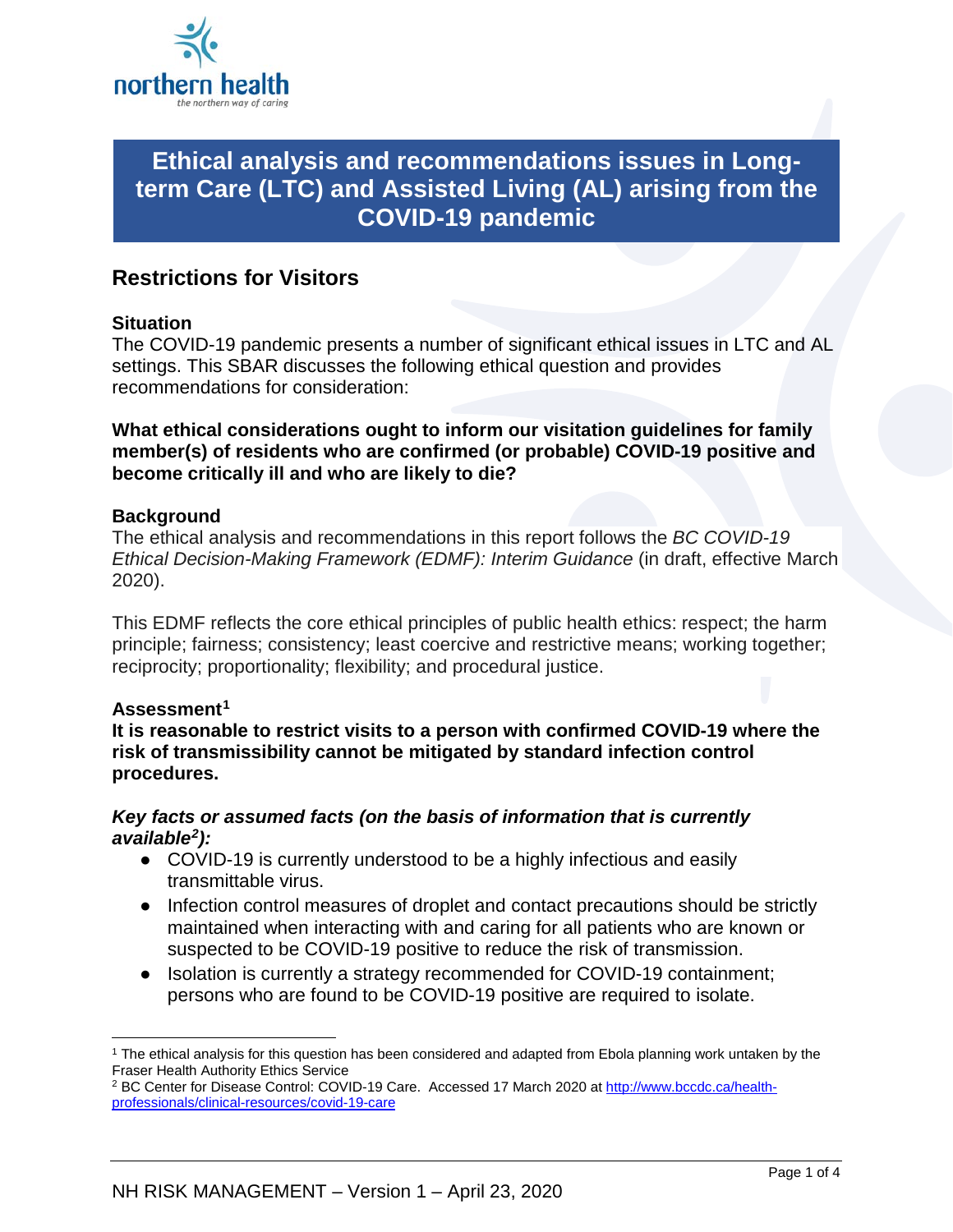- The risk of harm to others from COVID-19 transmission is great. Some populations, including frail older adults and those with comorbidities, experience high morbidity and mortality following COVID infection<sup>3</sup>. The probability of COVID-19 spread is also very high if not appropriately mitigated by strict isolation and use of PPE.
- **At the time of this writing, there is a worldwide shortage of personal protective equipment (PPE). Thus, PPE ought to be restricted for use only by healthcare professionals (HCPs) who are providing clinical care. Without PPE, there is no strategy to mitigate the risk of COVID-19 transmission to visitors[4](#page-1-1).**
- The risk of COVID-19 transmission from an infected patient to family members, care providers, and the wider public is currently thought to be high. Thus, the risk of harm to society is high and needs to be factored into any ethical response.

#### *Values grounding this decision*

- The Harm Principle
	- o Society has a right to protect itself from harm
	- o Maintaining public safety means minimizing the risk of COVID-19 exposure and spread to the larger population
- Proportionality
	- o Highly restrictive measures may be justified to reduce the risk of highly detrimental threats
	- o While restricting visitation to patients or residents is especially restraining, it is proportionate and commensurate with the current level of threat and risk associated with COVID-19
- **Fairness** 
	- o PPE resources must be deployed to achieve the maximum benefit for the greatest number
	- o Protecting health care providers from harm (in this case COVID-19 infection) ensures sustainable health care delivery to the entire population
	- o At present PPE is assessed to be critically scarce. Thus, restricting PPE to be used by HCPs only ensures ongoing care provision for current patients affected by COVID-19, and to future patients
- Procedural justice
	- o Reflects the best available evidence, and ensures assumptions made are well grounded and defensible
	- o Requires consistent and transparent communication to affected patients and families

<span id="page-1-0"></span> $\overline{a}$ <sup>3</sup> See: Huang, C, Wang Y, Xingwang L et al. Clinical features of patients infected with 2019 novel coronavirus in Wuhan, China. The Lancet. 2020; 395(10223): 497 – 506. DOI[: https://doi.org/10.1016/S0140-6736\(20\)30183-5](https://doi.org/10.1016/S0140-6736(20)30183-5)

<span id="page-1-1"></span><sup>4</sup> For further ethical discussion on ethical PPE allocation considerations and recommendations, refer to the PPE allocation SBARs (documents being prepared for delivery on 20 Mar 2020)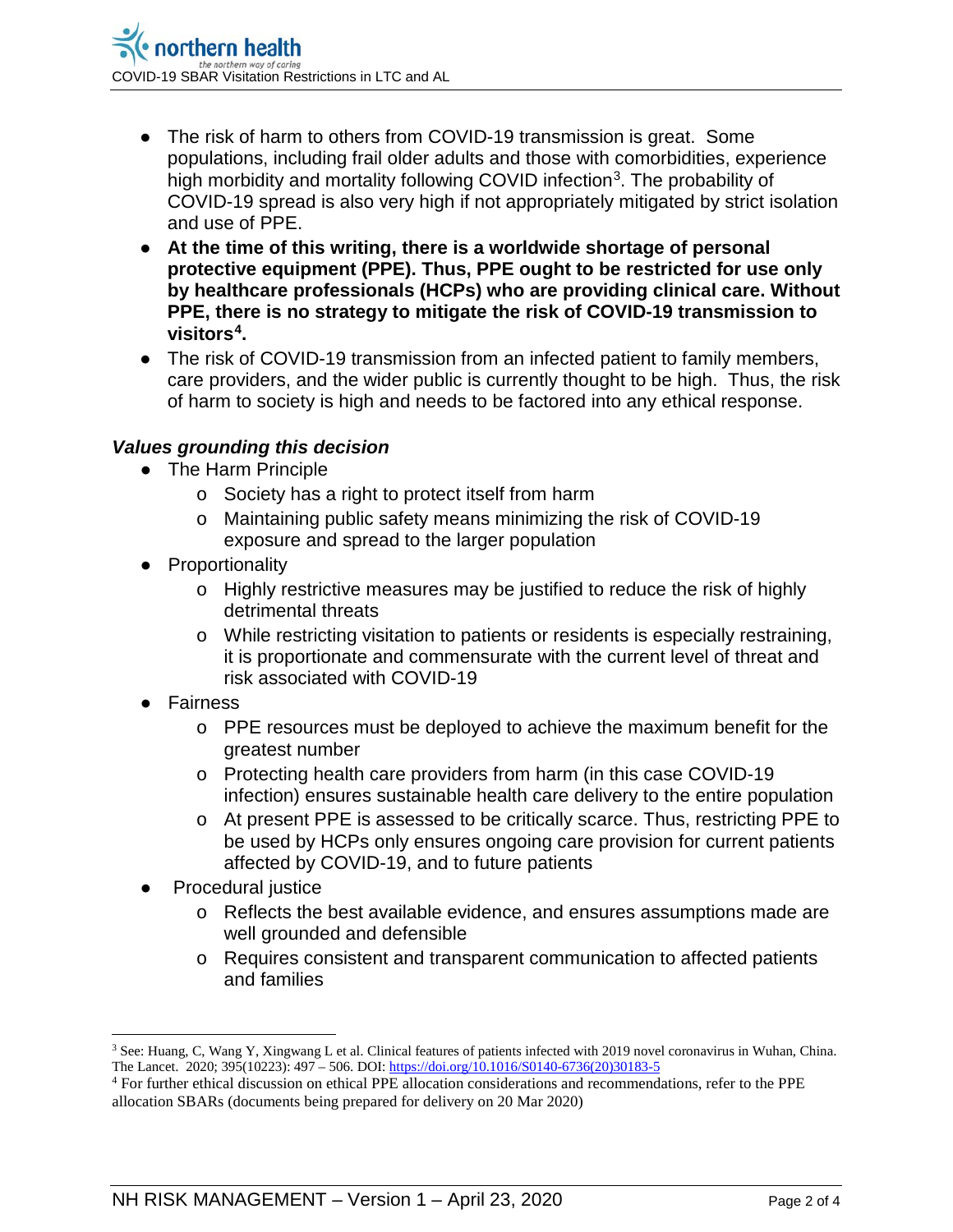#### *Values in tension with this decision*

- Respect
	- o When possible, individual liberties and cultural preferences should be respected
	- o However, in pandemic settings individual rights, including those of visitation, do not supersede public health safety concerns
- Least coercive and restrictive means
	- o All efforts should be made to implement measures that are the least restrictive and coercive as possible
	- o In this setting, scarcity of necessary PPE and elevated public health risk justify intrusive measures aimed at protecting the public

#### **Discussion**

Restriction around visitation has been mandated for public health reasons, and it is important to clearly explain to patients, residents, and families the rationale. HCPs should communicate restrictions in an honest and transparent fashion, while being firm about the need for such restrictions. Facilitated communication with appropriate team members including directors, social workers, spiritual care practitioners, nurse practitioners and physicians (with language interpretation services, if needed) may be required.

Restricting family from visiting a loved one who is critically ill and/or dying is recognized as a maximally restrictive measure. It can be anticipated that patients and families will experience powerful emotions in reaction to the restriction, including disbelief, anger, fear, grief and sadness. HCPs may experience moral distress in communicating restrictions, particularly when family members/visitors articulate distress.

Care providers should anticipate scenarios where family members bring in their own outside supply of PPE and ask to visit their loved one. While this approach ostensibly offers infection control while protecting HCPs supply of PPE, it should be actively discouraged. Most HCPs lack the training and knowledge to authorize the use of outside PPE of unknown quality, provenance, and effectiveness. Further, if outside PPE are allowed, private individuals may be encouraged to acquire and hoard PPE, diverting this essential resource away from HCPs.

As an alternative to in person visits, loved ones can be encouraged to make contact with their ill relative via digital electronic media. It may also be reasonable to permit persons to be near their loved one (e.g., at a sufficient distance to reduce the risk disease transmission, based on currently available infection control guidelines) but without actually allowing contact.

If family members persist in demanding to see their loved one, despite all efforts of the health care team, they should be referred to the director of the facility, and possibly the Office of the Provincial Health Officer.